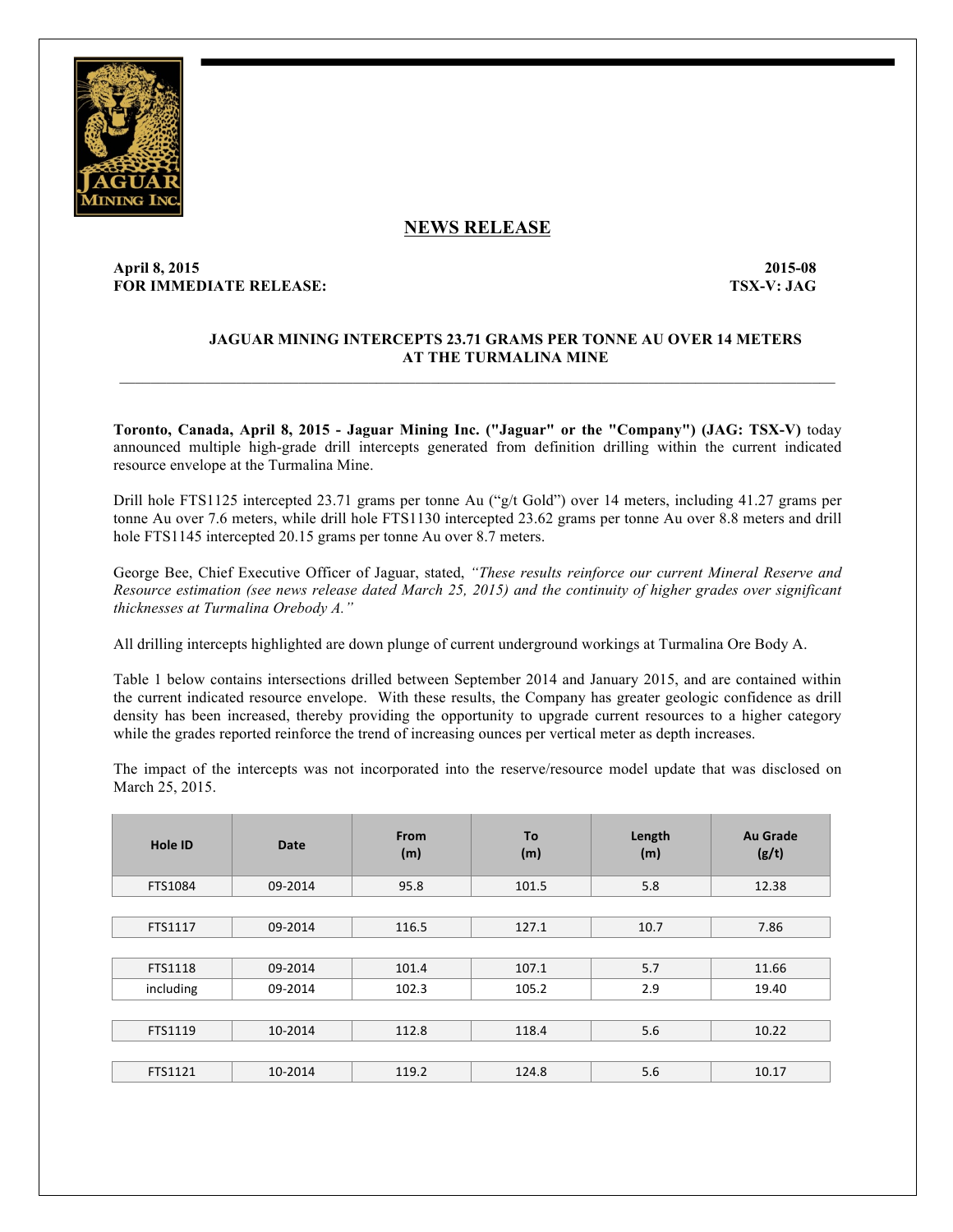| <b>Hole ID</b> | <b>Date</b> | From<br>(m) | To<br>(m) | Length<br>(m) | Au Grade<br>(g/t) |
|----------------|-------------|-------------|-----------|---------------|-------------------|
| FTS1123        | 09-2014     | 132.9       | 135.7     | 2.8           | 9.05              |
|                |             |             |           |               |                   |
| FTS1124        | 01-2015     | 168.6       | 170.6     | 2.0           | 8.09              |
|                |             |             |           |               |                   |
| FTS1125        | 01-2015     | 136.2       | 150.2     | 14.0          | 23.71             |
| including      | 01-2015     | 142.6       | 150.2     | 7.6           | 41.27             |
|                |             |             |           |               |                   |
| FTS1126        | 01-2015     | 125.6       | 130.5     | 4.8           | 6.15              |
|                |             |             |           |               |                   |
| FTS1130        | 01-2015     | 139.4       | 148.1     | 8.8           | 23.62             |
|                |             |             |           |               |                   |
| FTS1145        | 03-2015     | 140.7       | 149.4     | 8.7           | 20.15             |

The effect of incorporating the new drill date into the reserve/resource model will only be ascertained and quantifiable once a reserve and resource model update is conducted, later in the year, once additional data is gathered.

### **Quality Control**

Jaguar Mining has implemented a quality-control program that includes insertion of blanks, commercial standards and duplicate core samples in order to ensure best practice in sampling and analysis. NQ and BQ size drill core is saw cut and half the drill core is sampled in standard intervals according to geological characteristics such as lithology and hydrothermal alteration contents. The remaining half of the core is stored in a secure location. Rock channel sampling of the underground development follows the same standard intervals of the drill core. The drill core samples are transported in security sealed bags to the in-house Roça Grande Mine Laboratory, Caeté, Minas Gerais and occasionally to the independent SGS Geosol laboratory in Vespasiano, Minas Gerais. The rock chip samples are transported in security sealed bags to the Roça Grande Mine Laboratory, Caeté, Minas Gerais. The preparation and analysis are all conducted at the respective facilities, either at the Roça Grande Mine Laboratory in Caeté, MG or at the SGS Geosol Laboratory in Vespasiano, MG. The Roça Grande Mine Laboratory does not carry an ISO certification. The SGS Geosol Laboratory is ISO 9001 accredited. As part of in-house QA/QC the Roça Grande Mine Laboratory inserts certified gold standards, blanks and pulp duplicate samples.

#### **Qualified Person**

Scientific and technical information contained in this press release has been reviewed and approved by Marcos Dias Alvim, BSc Geo., MAusIMM (CP), Project Development Manager, who is an employee of Jaguar Mining Inc., and is a 'qualified person' as defined by National Instrument 43-101- Standards of Disclosure for Mineral Projects ("NI43-101").

#### **About Jaguar Mining**

Jaguar is a gold producer with mining operations in a prolific greenstone belt in the state of Minas Gerais, Brazil. Additionally, Jaguar wholly owns the large-scale Gurupi Development Project in the state of Maranhão, Brazil. In total, the Company owns mineral claims covering an area of approximately 197,000-hectares. Additional information is available on the Company's website at www.jaguarmining.com.

#### **For Further Information Contact:**

Derrick Weyrauch Chief Financial Officer Phone: 01-416-628-9601 dweyrauch@jaguarmining.com